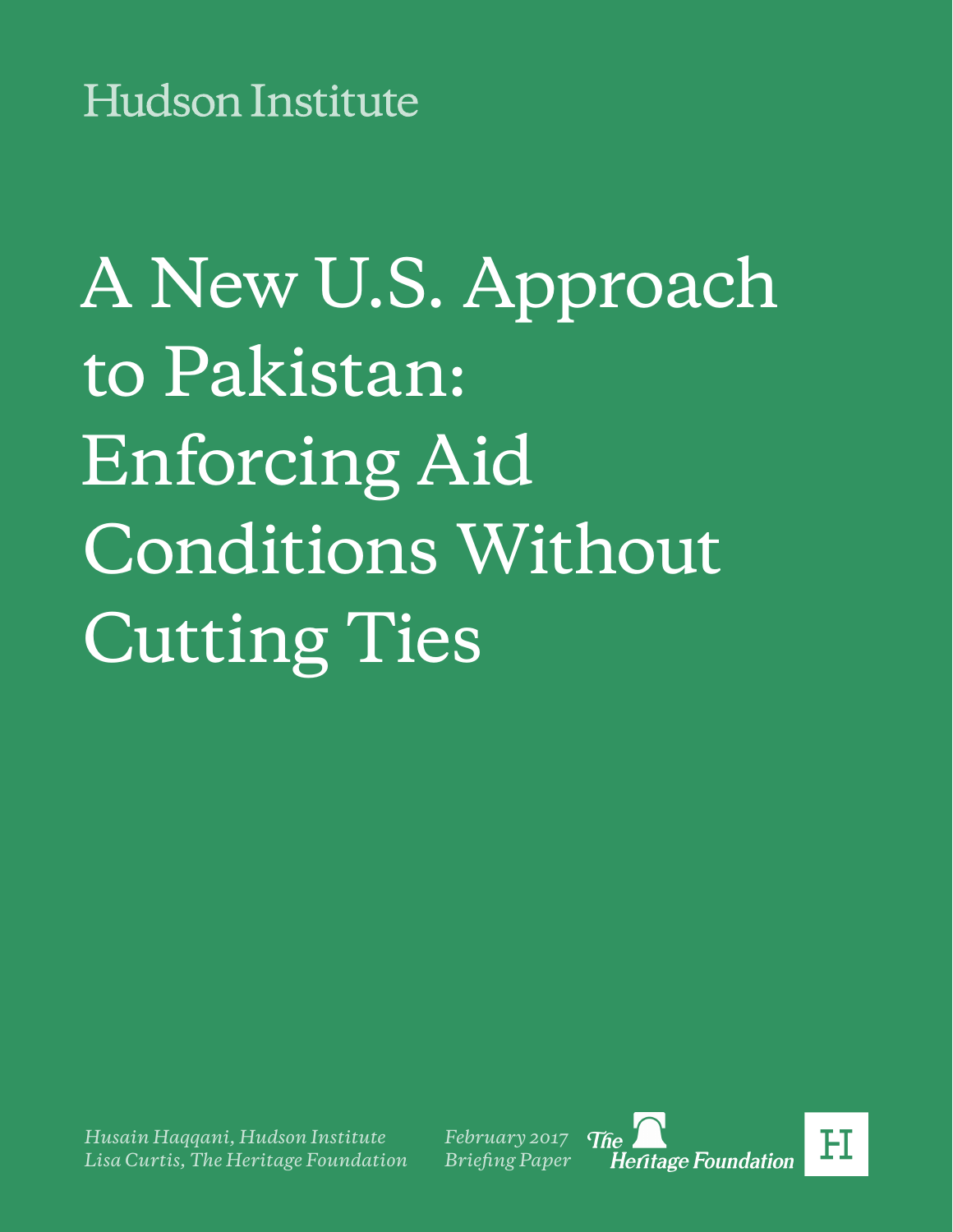**Hudson Institute** 

## A New U.S. Approach to Pakistan: Enforcing Aid Conditions without Cutting Ties

Husain Haqqani Director for South and Central Asia Hudson Institute



Lisa Curtis Senior Research Fellow, Asian Studies Center The Heritage Foundation

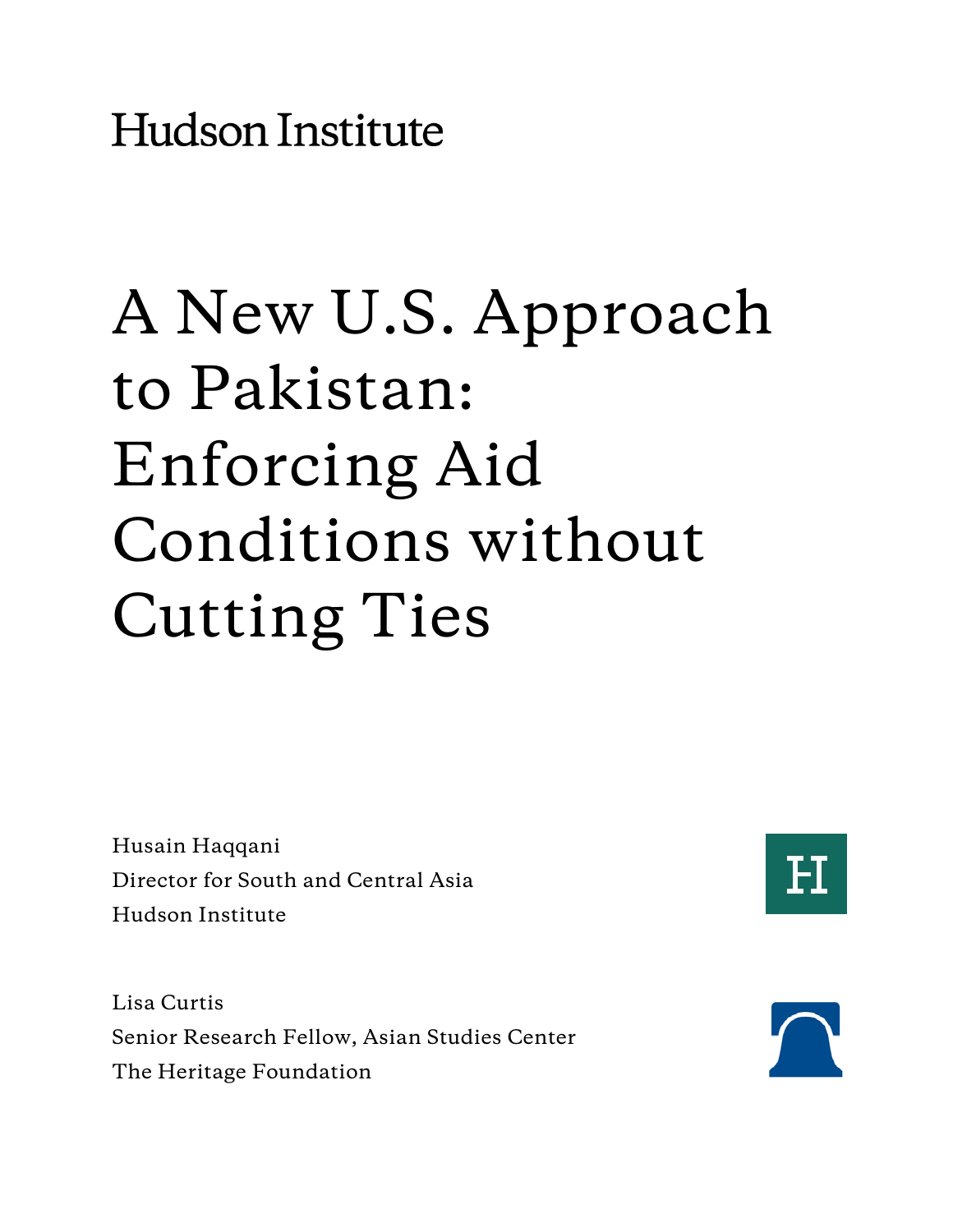© 2017 Hudson Institute, Inc. All rights reserved.

For more information about obtaining additional copies of this or other Hudson Institute publications, please visit Hudson's website, www.hudson.org

#### ABOUT HUDSON INSTITUTE

Hudson Institute is a research organization promoting American leadership and global engagement for a secure, free, and prosperous future.

Founded in 1961 by strategist Herman Kahn, Hudson Institute challenges conventional thinking and helps manage strategic transitions to the future through interdisciplinary studies in defense, international relations, economics, health care, technology, culture, and law.

Hudson seeks to guide public policy makers and global leaders in government and business through a vigorous program of publications, conferences, policy briefings and recommendations.

Visit **www.hudson.org** for more information.

**Hudson Institute** 1201 Pennsylvania Avenue, N.W. Suite 400 Washington, D.C. 20004

P: 202.974.2400 info@hudson.org www.hudson.org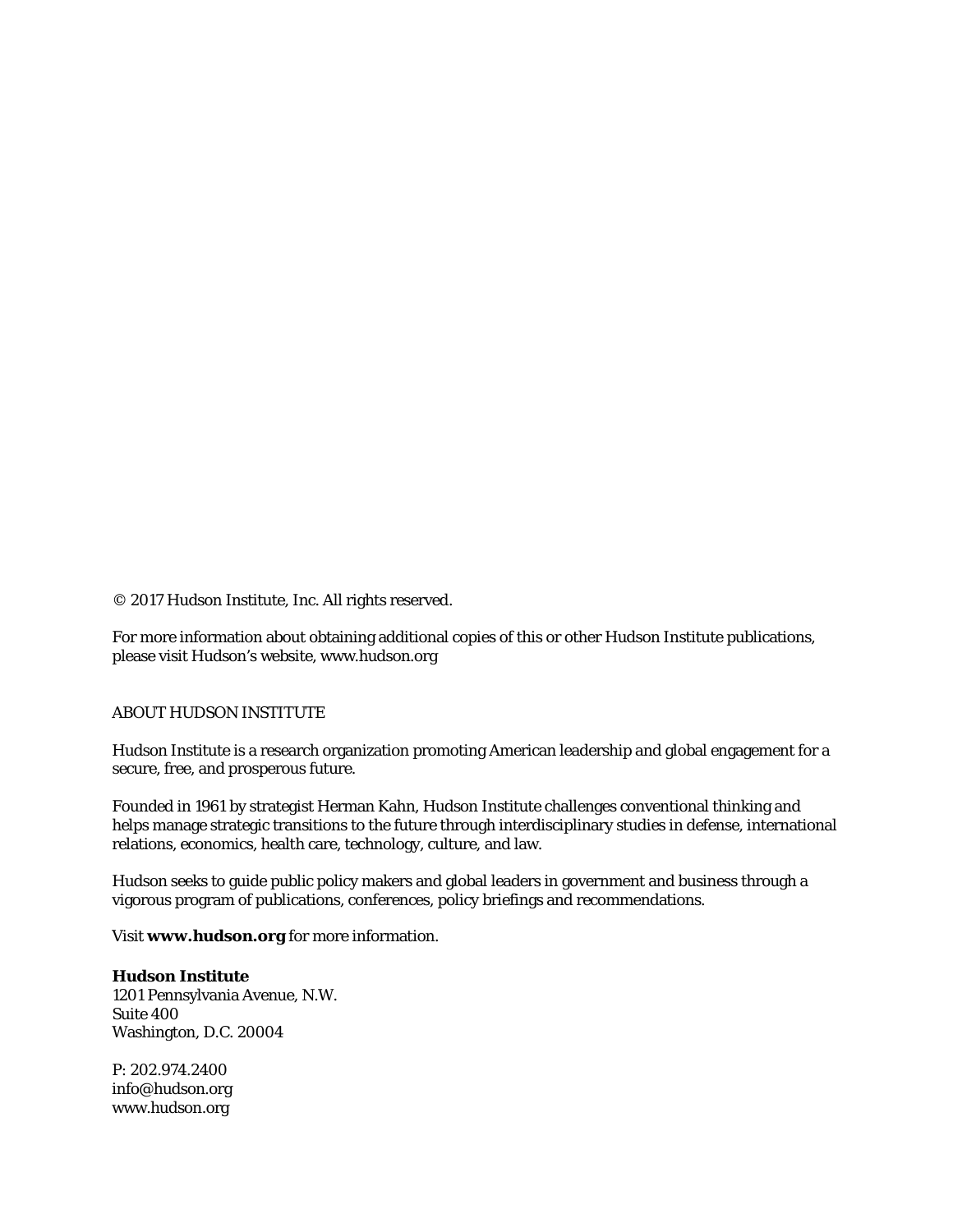### **Table of Contents**

| <b>Preface</b>                | 3           |
|-------------------------------|-------------|
| <b>Background</b>             | $\mathbf 5$ |
| <b>Policy Recommendations</b> | 9           |
| <b>Conclusion</b>             | 13          |
| <b>Acknowledgements</b>       | 15          |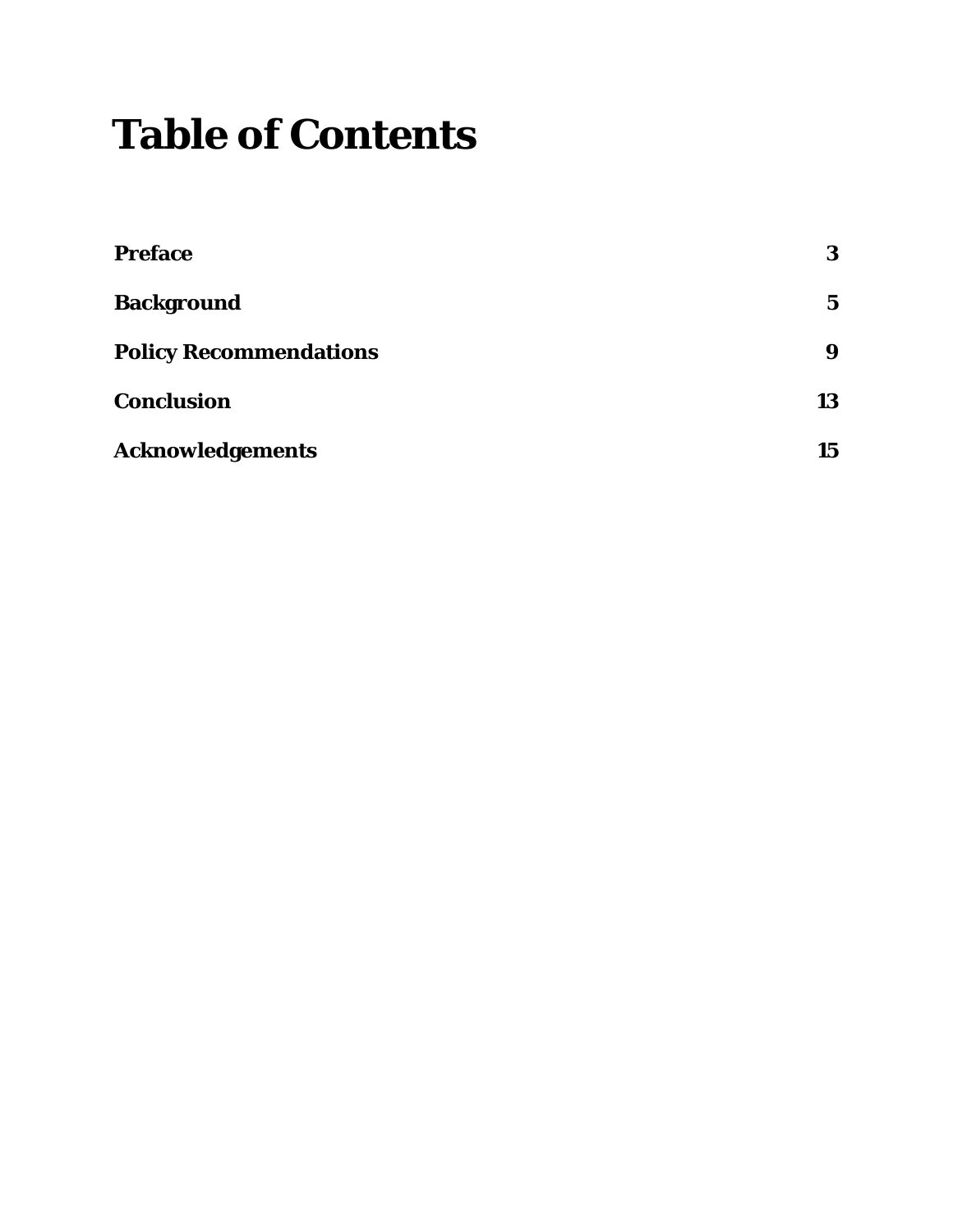#### *Preface*

he new Trump Administration must review its policies toward Pakistan in order to more effectively contain, and eventually eliminate, the terrorist threats that  $\mathsf L$  continue to emanate from the country. The activities and operations of diverse The new Trump Administration must review its policies toward Pakistan in order more effectively contain, and eventually eliminate, the terrorist threats that continue to emanate from the country. The activities and operati threaten vital U.S. national security interests in the region. These include stabilizing Afghanistan, keeping the country from again turning into a global terrorist safe haven, and preventing the outbreak of an India-Pakistan military conflict that could potentially go nuclear.

Obama administration officials came into office eight years ago with the idea that they could coax Pakistan into changing key policies by elevating the U.S.-Pakistan partnership. To these ends, Washington instituted a strategic dialogue and increased both economic and military aid levels.

Unfortunately, Pakistan never changed its policy of supporting certain militant groups that fight Afghan and coalition forces, thus making it impossible for the United States to achieve its objective of keeping Afghanistan from reverting to a safe haven for international terrorism. The U.S. clearly recognizes that Pakistan's support for the Afghan Taliban, the Haqqani network and other terrorist groups is not the sole reason for Afghanistan's security challenges. However, the other problems become insurmountable when the principal insurgent groups enjoy safe havens in Pakistan.

Meanwhile, Pakistani military leaders also continue to support terrorist groups that attack India in an effort to keep it off balance and to draw international mediation into the dispute with India over Kashmir. Pakistan's seemingly unconstrained expansion of its nuclear arsenal, particularly the development of tactical nuclear weapons and extended–range missile systems, also remains a cause for concern, especially with regard to India.

U.S. assistance levels to Pakistan reached their height in 2011, when the U.S. provided \$3.6 billion in military and economic aid, and have decreased every year since. One reason for the decline in aid levels is due to the U.S. drawdown in Afghanistan and the decreased reliance on Pakistan for Ground Lines of Communication (GLOCs). Another reason is growing frustration, particularly among members of the U.S. Congress, with continued Pakistani support to the Taliban and Haqqani network that fight Afghan and coalition forces.

To accomplish U.S. counterterrorism objectives in the region and to reverse extremist trends in Pakistani society, Pakistani authorities – specifically the country's military leaders, who control its foreign and security policies – need to take a comprehensive approach to shutting down all Islamist militant groups that operate from Pakistani territory, not just those that attack the Pakistani state. In the end, turning a blind eye and providing support to some terrorist groups creates an environment conducive to the operation of all terrorist groups.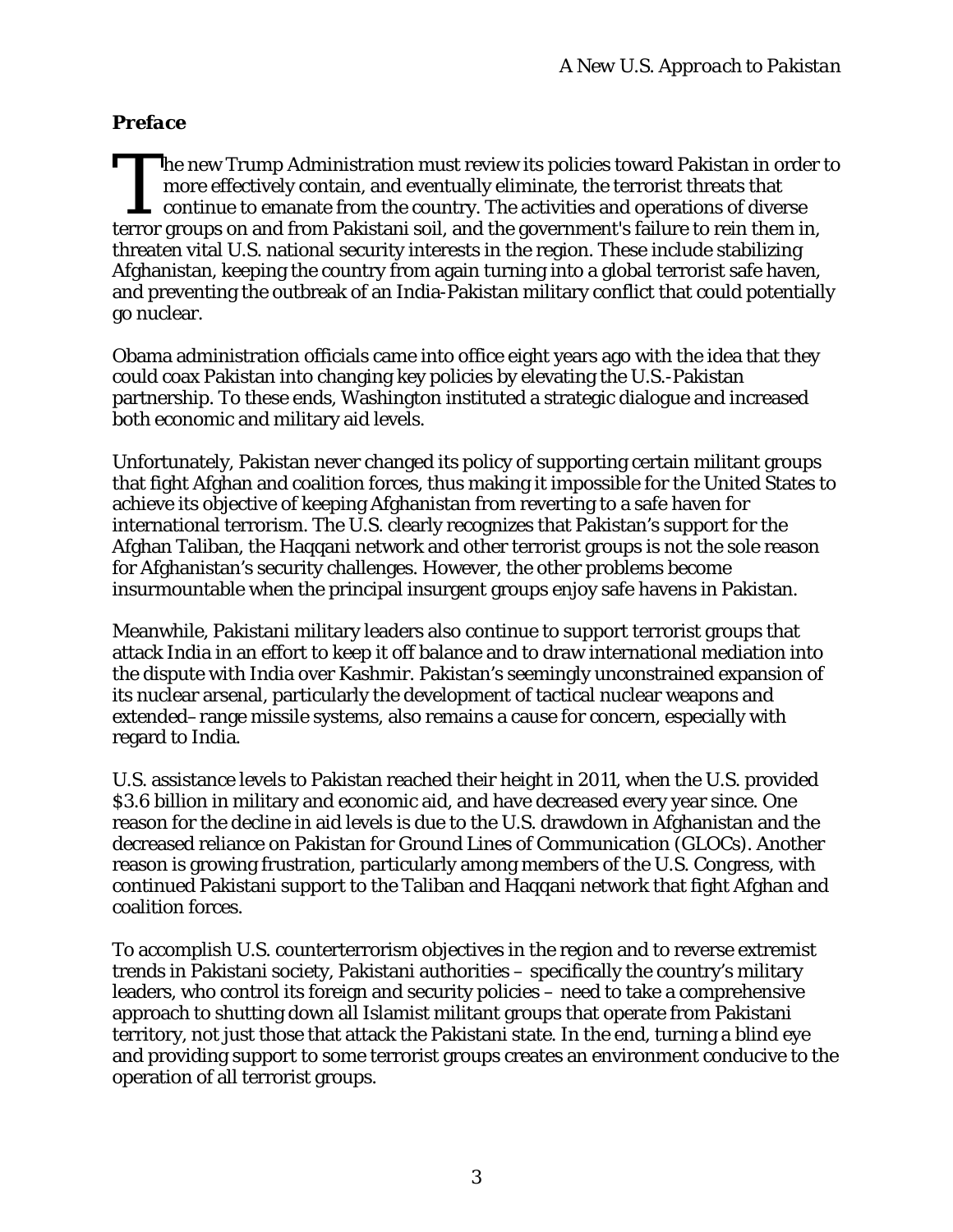Pakistan's tolerance for terror groups also undermines the country itself, corroding its stability and civilian governance and damaging its investment climate, as well as inflicting death and injury on thousands of its own innocent citizens.

Accordingly, the objective of the Trump administration's policy toward Pakistan must be to make it more and more costly for Pakistani leaders to employ a strategy of supporting terrorist proxies to achieve regional strategic goals. There should be no ambiguity that the U.S. considers Pakistan's strategy of supporting terrorist proxies to achieve regional strategic advantage as a threat to U.S. interests. U.S. policy must also pay attention to non-proliferation goals while dealing with Pakistan.

At the same time, the Trump Administration should be clear in all forums that the U.S. issue is not with the Pakistani people or the Pakistani nation. Rather, Washington takes strong exception to specific policy choices by parts of the Pakistan Government – chiefly, the military and intelligence apparatus centered in Rawalpindi, adjacent to the capital, Islamabad – that support the existence and activities of terrorist proxies. Accordingly, the Trump administration should both publicly and privately maintain avenues for Pakistan to become a U.S. ally, as well as trade and investment partner, in the future, should its leaders embrace the conduct and policies of an ally.

Moving forward, the Trump administration must link U.S. policies toward Pakistan directly to U.S. objectives, especially in Afghanistan. The U.S. must find ways to limit Pakistan's ability to frustrate U.S. goals in Afghanistan. Likewise, the U.S. must refuse to get involved in the India-Pakistan dispute over Kashmir and instead focus on diplomatically isolating Pakistan over its continued support to terrorist groups that attack India and have connections to international terrorism. The U.S. should encourage both India and Pakistan to exercise restraint and pursue measures normalizing their relationship.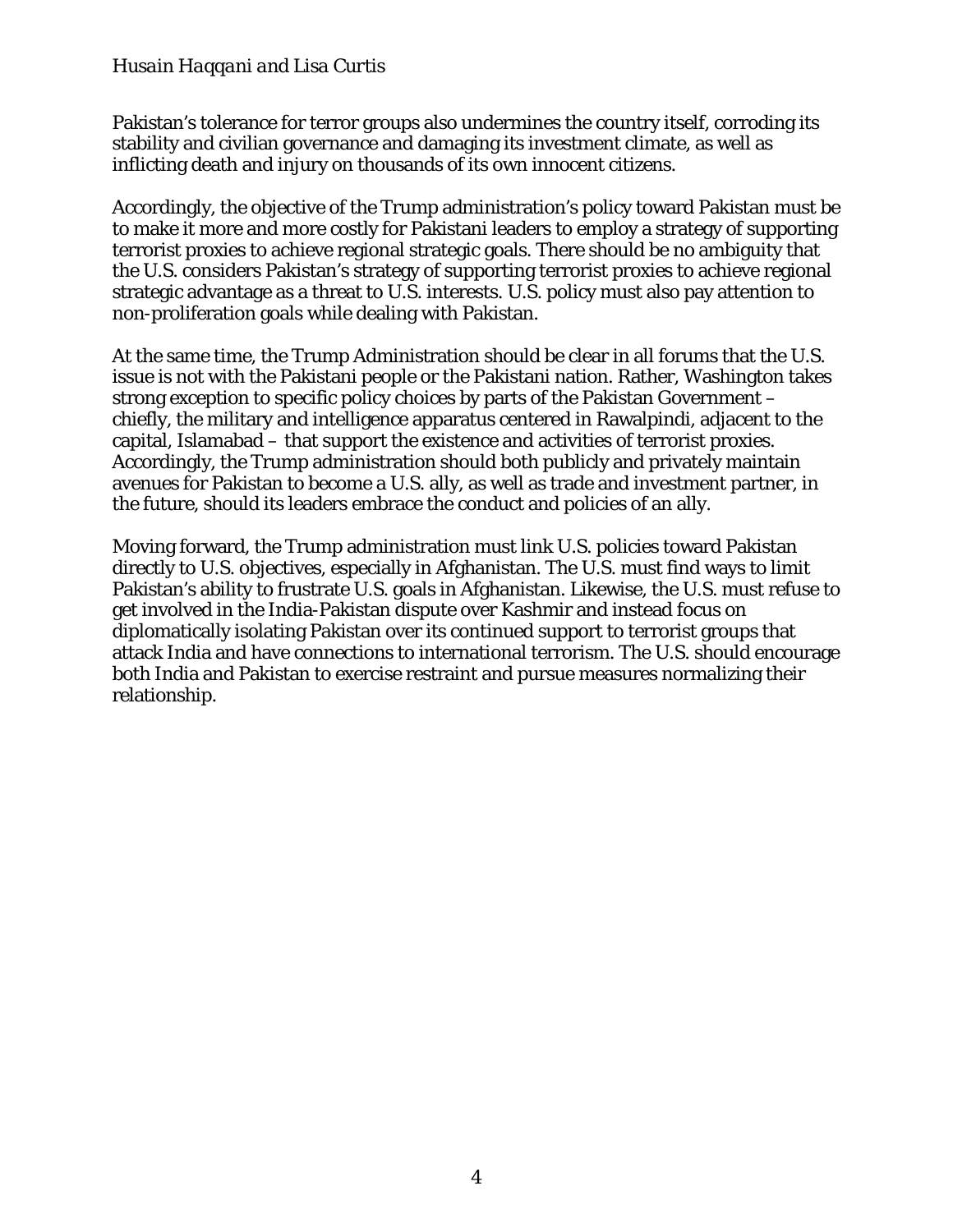#### *Background*

n March 2009, then-President Barack Obama defined his top priority as being to disrupt, dismantle and defeat the al-Qaida infrastructure in Pakistan, which posed an imminent and significant threat to the United States and its allies. The Central In March 2009, then-President Barack Obama defined his top priority as being to disrupt, dismantle and defeat the al-Qaida infrastructure in Pakistan, which posed an imminent and significant threat to the United States and dramatically. In May 2011 Osama bin Laden was tracked down by the CIA, and a Navy SEAL team delivered justice.

Pakistan had helped capture some key al-Qaida leaders in the early years after 9/11. However, in the last decade, the U.S. has not been able to count on consistent Pakistani support in the war against al-Qaida. Today the al-Qaida infrastructure in Pakistan is much reduced but not destroyed. Bin Laden's successor, Ayman al-Zawahiri, is still in Pakistan, producing propaganda that calls for attacks on Americans. U.S. intelligence officials reportedly believe that Bin Laden's son, Hamza, is also active in Pakistan.

Like several other U.S. presidents since the 1980s, former President Barack Obama saw Pakistan as a potentially useful ally in achieving limited U.S. goals in South Asia. The administration hoped that with the right kind of incentives – economic and military – Pakistan could be induced to change those policies that ran counter to U.S. interests. These undesirable policies included Pakistan's support for terrorists targeting Afghanistan and India and continued expansion of Pakistan's nuclear arsenal.

A Special Representative for Afghanistan and Pakistan (SRAP) was designated to demonstrate American commitment to the region, as well as an understanding of the links between the challenges facing these two neighboring countries. The SRAP office became the inter-agency focal point for Afghanistan-Pakistan policy, separated from the State Department's South and Central Asia Bureau.

As part of the plan to reassure Pakistan of American support, Washington dispatched the SRAP for frequent visits to both Kabul and Islamabad; held structured strategic dialogues, both on a bilateral and trilateral basis; and invited Afghan and Pakistani leaders to visit Washington on a regular basis. The creation of the SRAP office, however, at times undermined the goals of the State Department's South and Central Asia Bureau and resulted in confused U.S. messaging to Pakistan.

Large amounts of economic and military aid have not induced Pakistan to end covert support for the Afghan Taliban, the Haqqani network, or the myriad India-focused terrorist groups, most notably Lashkar-e-Taiba and Jaish-e-Muhammad, which Pakistan describes as "freedom fighters."

Encouraged by the election of a civilian government in Pakistan in 2008, the Obama administration decided to offer a multi-year civilian aid package to Pakistan as an incentive for the government to cooperate with the U.S. This was the first time the U.S. explicitly showed support for civilian rule in Pakistan with high doses of economic assistance. The Enhanced Partnership with Pakistan Act of 2009 (also referred to as the Kerry-Lugar-Berman bill) offered \$1.5 billion in civilian aid for five years with a possibility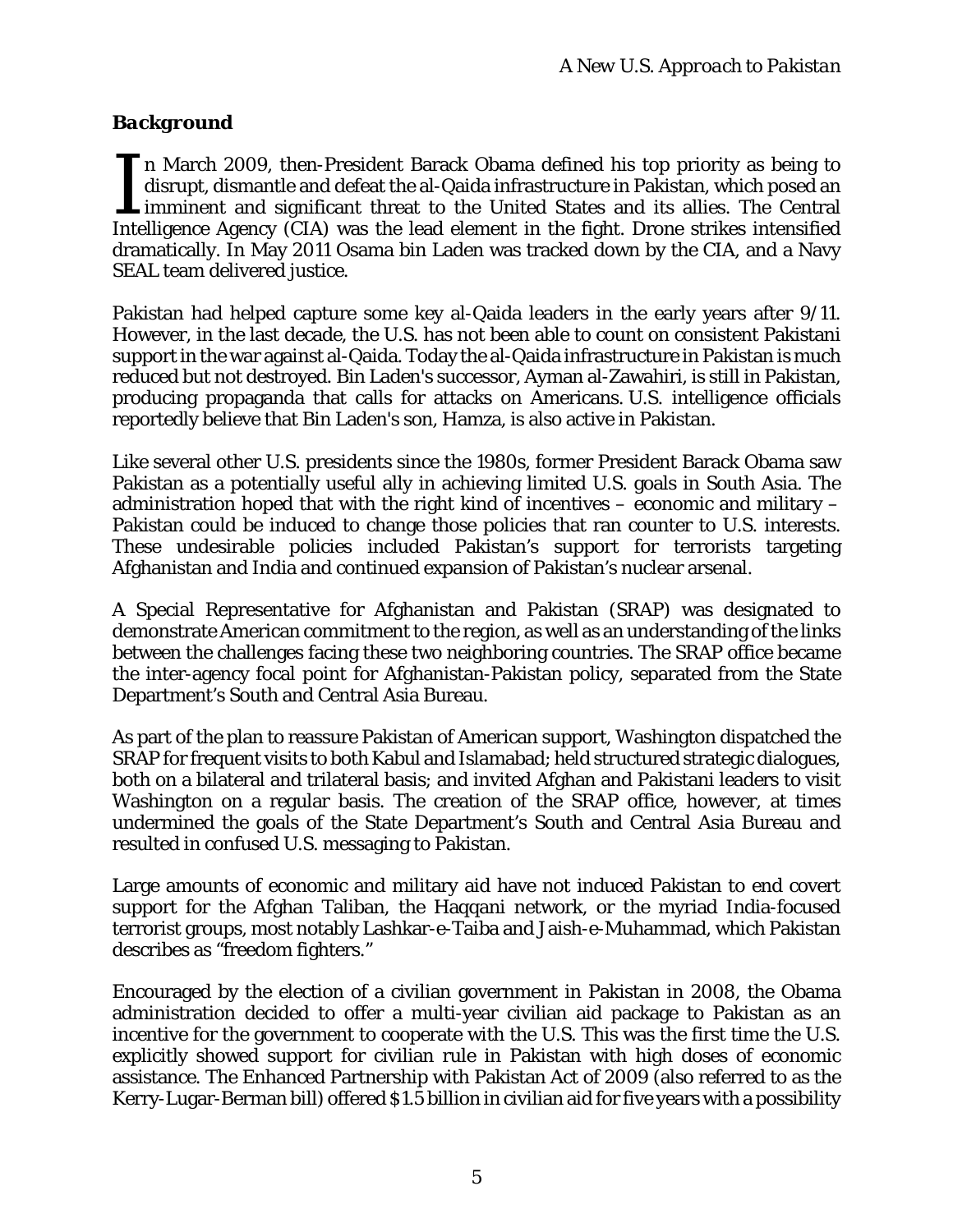of extension for another five years. It was presented as the end of "transactional" relations with Pakistan's military and the beginning of a deeper partnership with its people and their elected representatives.

The package of civilian aid offered to Pakistan came with strings designed to gently nudge Pakistan's military-intelligence establishment to back away from support to militant groups, whether they operated in Afghanistan or India. Positive inducements to the military were offered in the form of aid – materiel and cash, including reimbursements. Public praise was accompanied by private pressure to alter Pakistan's policies.

Washington hoped that civilian aid (through the Kerry-Lugar-Berman bill) and support to a civilian government would help strengthen democratic trends in the country and allow the civilians to exert greater control over the military and intelligence services. That hope was not fulfilled. The aid package, however, was not designed in such a way to make a significant impact on the economy and health or education systems. Pakistan's civilian governments -- both the PPP government (2008-2013) and the PML/N government (2013-present) -- have proved unable to push back sufficiently against the existing national security paradigm, and policies framed by Pakistan's security establishment have endured.

Moreover, the U.S. need for Pakistan's logistics support in supplying its troops in Afghanistan resulted in a situation wherein Washington's offer of carrots could not be backed by the threat of effective sticks. The Obama administration wanted to withdraw American forces from Afghanistan, leaving behind a secure and stable government in charge. To that end, it pursued a political solution to the Afghan conflict that depended on Pakistan's using its influence to persuade the Taliban to negotiate.

While Pakistan's military leaders may see advantages in a negotiated outcome, they have so far been unwilling to put enough pressure on the Taliban to lower the violence in Afghanistan and to induce the insurgents to negotiate seriously. Without sufficient pressure on their sanctuary inside Pakistan, the Taliban continue to assess they can win the war militarily. Indeed, there are past examples of Pakistan actively working to disrupt peace efforts between the Taliban and the Afghan government.

The fact that Osama Bin Laden was enjoying sanctuary in a location close to Pakistan's military academy at the time of the U.S. attack in May 2011 reinforced American disenchantment with Pakistan. But American dependence on Pakistan for access and logistics support for U.S. troops inside Afghanistan preempted punitive action. The flow of U.S. assistance continued, despite intelligence that attacks on American and ISAF troops in Afghanistan by the Afghan Taliban or the Haqqani network were orchestrated from Pakistani territory.

In November 2011, U.S.-led NATO forces carried out a counterterrorism attack on a location close to the Pakistan border. Pakistani troops used artillery and heavy machine guns to attack the U.S. helicopters, based on rules of engagement issued by the Pakistani military command following the U.S. raid that killed Osama bin Laden in May 2011. U.S. aircraft engaged the Pakistani border outpost with counter fire that resulted in the deaths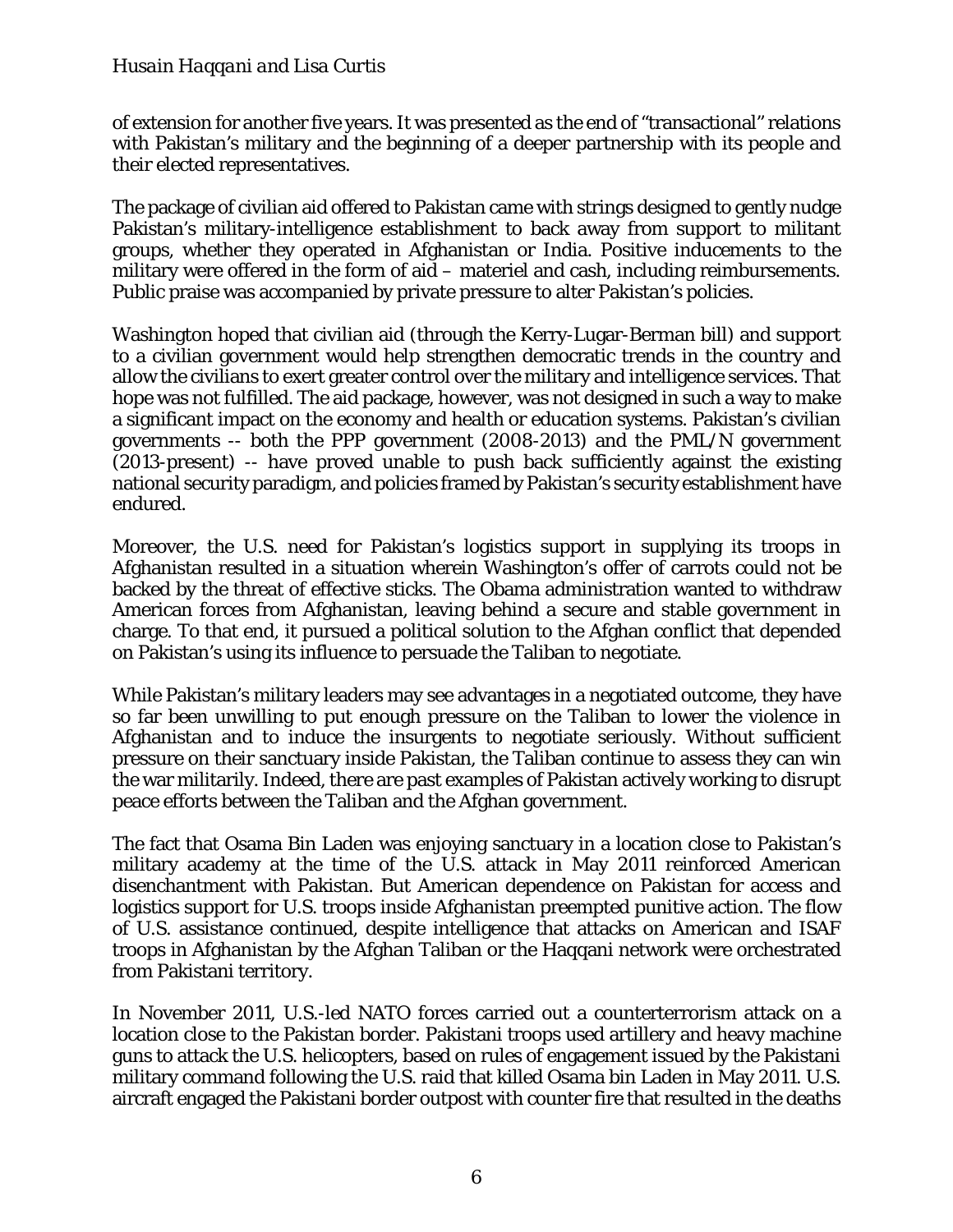of 28 Pakistani soldiers. In retaliation, Pakistan closed the GLOCs for NATO forces. Until January 2013, the U.S relied on the more expensive northern route.

Pakistan, whose port and trucking companies had benefited by serving the GLOCs, eventually agreed to a compromise solution that re-opened the routes. This gave Pakistani officials an opportunity to claim that the U.S. had effectively acknowledged Pakistan's indispensability to the U.S.

Now, at the start of the new Trump administration, the U.S. continues to provide economic and military assistance to Pakistan without having secured its objective of convincing Pakistan to end its policy of using terrorist proxies to achieve regional strategic objectives. However, there have been some positive developments with regard to Pakistan's fight against terrorists that attack the Pakistani state.

Since mid-2014, Pakistan has conducted a major crackdown on the Tehrik-e-Taliban (TTP, the so-called Pakistani Taliban) in the tribal areas bordering Afghanistan. This has helped reduce the terror threat inside Pakistan. The Pakistan government also passed a National Action Plan in Parliament in January 2015 to eliminate terrorism and extremism in the country. But these positive moves are incomplete and may not be sustained. They have thus far spared some of the country's most powerful terrorist organizations and have not targeted the Afghan groups that receive sanctuary in Pakistan -- the very groups that most threaten the Afghan state's existence.

There are conflicting signals as to whether the Pakistani civilian leadership understands the importance of taking a comprehensive approach to combating terrorism and extremism, while it seems clear that leaders within the military and intelligence establishment continue to favor a policy of supporting some terrorist groups that fight in Afghanistan and India. Some Pakistani civilian leaders are concerned over Pakistan's increasing international isolation over the issue of support for terrorism.

There has been some cautious optimism that Pakistan's newly-appointed Chief of Army Staff (COAS) General Qamar Bajwa could pursue a tougher line on terrorism than did his predecessor, General Raheel Sharif. General Sharif cracked down on terrorists threatening the Pakistani state, but he did little to rein in those that attack in Afghanistan and India. The smooth transition from one Army Chief to another and the apparent lack of interference in Prime Minister Nawaz Sharif's decision-making process on the appointment have been received positively by Pakistan's neighbors. However, it is too early to tell whether General Bajwa will follow through on any meaningful changes to Pakistan's terrorism policies. Similar hopes with previous army commanders over the last two decades have gone without fulfillment.

The Obama administration erred in relying on a combination of personal ties with Pakistani military commanders and offers of economic and military assistance as instruments for change in Pakistan's policies. Admiral Michael Mullen, former Chairman of the Joint Chiefs of Staff, held 25 meetings with Pakistan's former army chief, General Ashfaq Pervez Kayani, hoping to influence his thinking. Numerous high level visits,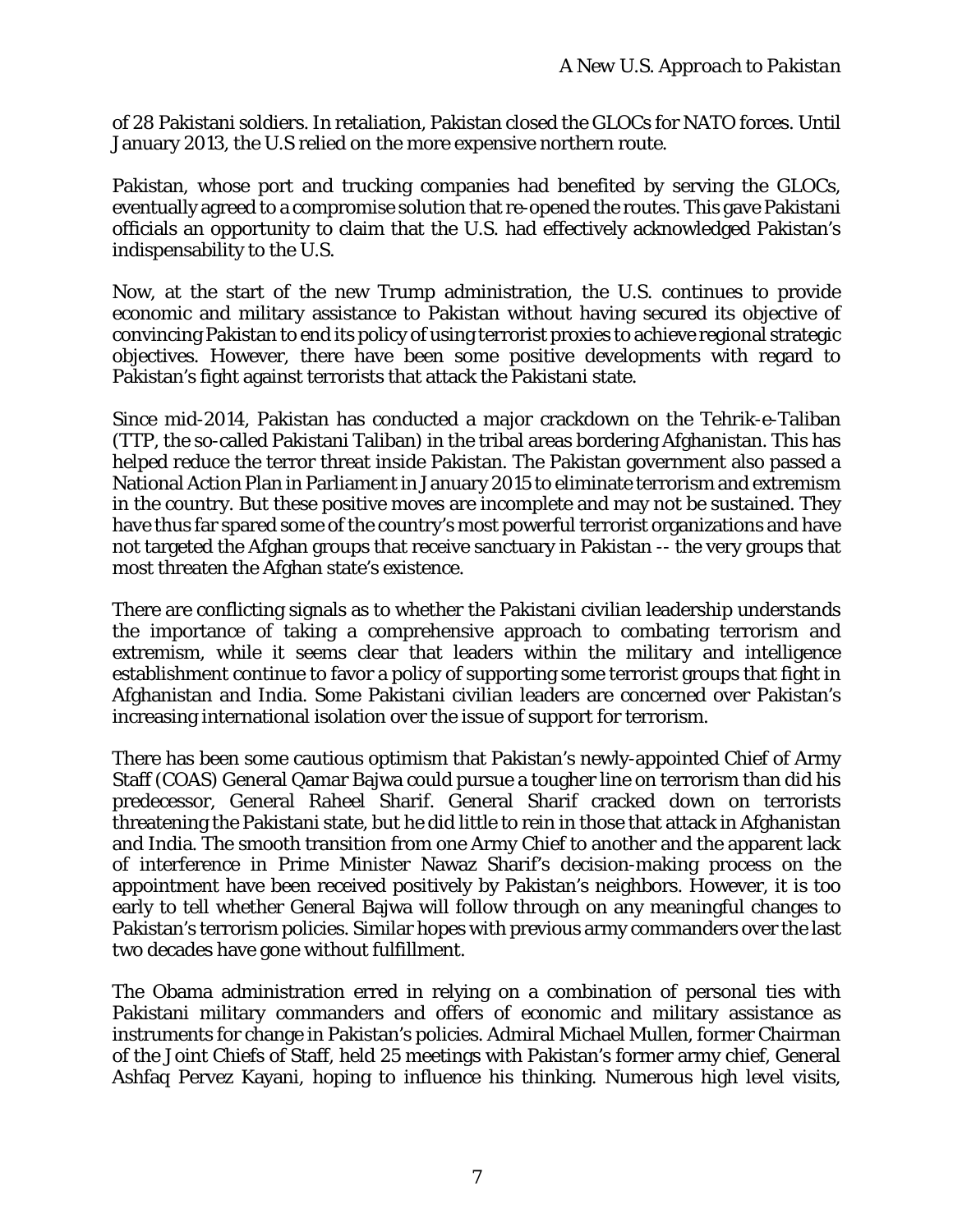including meetings of Pakistan's top leaders with President Obama, also failed to result in desirable changes in Pakistani policies.

To be fair, the Obama administration was not the first to accept Pakistani assurances and promises of change at face value. U.S. administrations going back to President Eisenhower have pinned great hopes on their alliance with Pakistan only to be disappointed and frustrated.

Pakistanis believe that they offer a fair exchange to the U.S. for its aid by fitting into U.S. strategic plans – containing Communism in the 1950s and 1960s, fighting the Soviets in Afghanistan in the 1980s, and dealing with al-Qaida after 9/11. They complain that Washington does not always understand Pakistan's regional concerns and aspirations. In other words, Pakistan justifies its conduct towards the U.S. on grounds of its own threat perceptions.

Pakistan's use of terrorist groups as part of its security and foreign policy is a function of its obsession with India, which it perceives as an existential threat. From an outside perspective, Pakistan's paranoia regarding India is unfounded. While India may be unwilling to renegotiate Kashmir's territorial status, numerous Indian leaders have tried to reach a modus vivendi with Pakistan.

Pakistan's military has often disrupted nascent peace efforts pursued by Indian and Pakistani civilian rulers, most notably in 1999 during the Kargil conflict. The Pakistan military has been accused of facilitating the attack against India's Pathankot air base last January that derailed the goodwill created by Indian Prime Minister Narendra Modi's surprise visit to Lahore to meet with PM Sharif six days earlier. And Pakistan-backed militants have acted as spoilers numerous times when bilateral ties seemed to be warming.

American interests in the region are not served by Pakistan's strategic thinking, which is fueled by the belief that India seeks to weaken and then dismantle Pakistan. Nor are American interests fully compatible with Pakistan's desire to steer events in Afghanistan and counter any Indian role there. Continued U.S. assistance, offered in the hope of a gradual change in Pakistan's terrorism policies, only provides Pakistan an economic cushion and better quality military equipment to persist with those policies.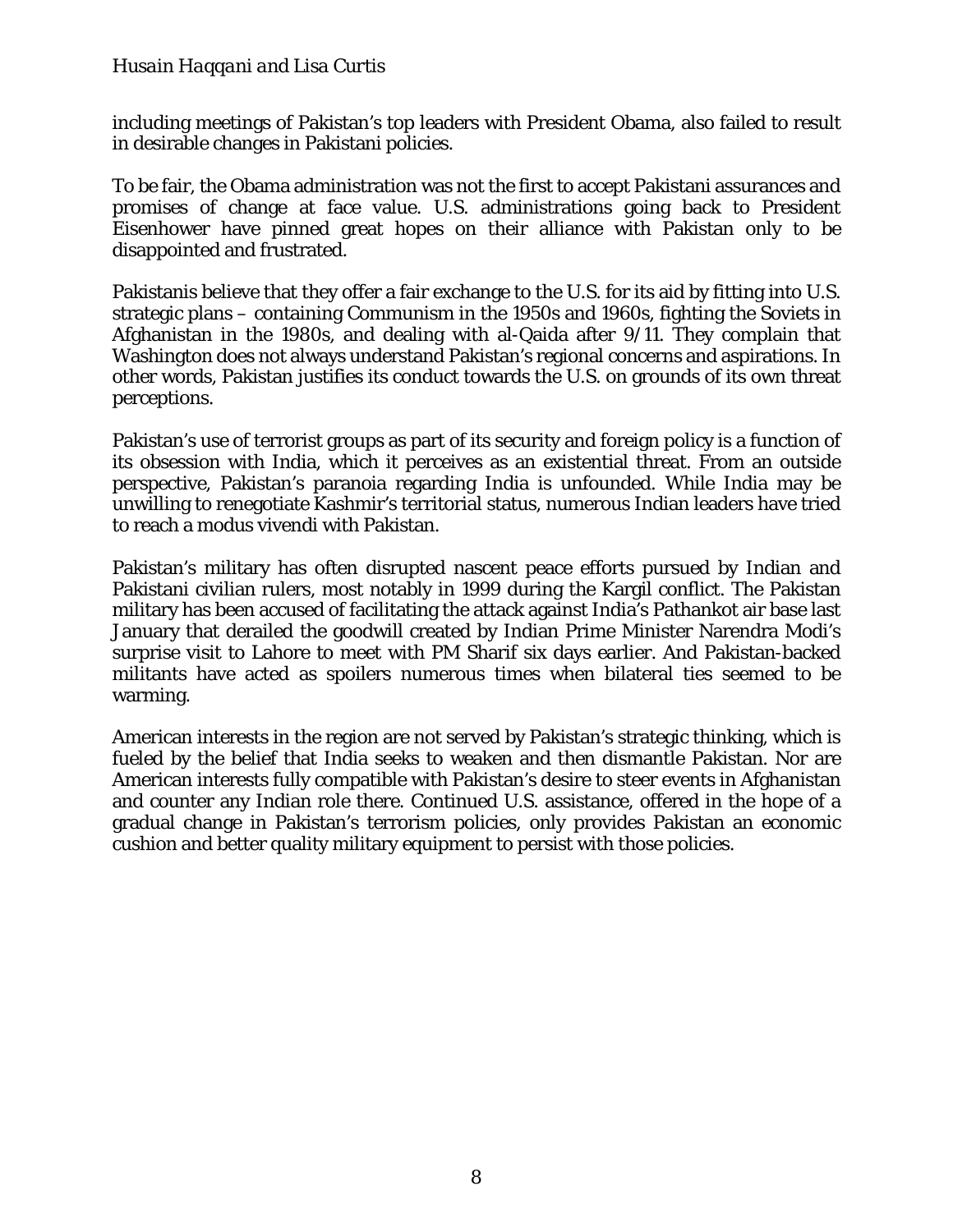#### *Policy Recommendations*

T.S. engagement with Pakistan must be based on a realistic appraisal of Pakistan's policies, aspirations, and worldview. The U.S. must stop chasing the mirage of securing change in Pakistan's strategic direction by giving it additional aid or US. S. engagement with Pakistan must be based on a realistic appraisal of Pakistan's policies, aspirations, and worldview. The U.S. must stop chasing the mirage of securing change in Pakistan's strategic direction by givin current policies through inducements alone.

The U.S. must also recognize that its efforts over several decades to strengthen Pakistan militarily have only encouraged those elements in Pakistan that hope someday to wrest Kashmir from India through force. Furthermore, the continued provision of military assistance leads many Pakistani leaders to conclude that (1) the U.S. needs Pakistan more than Pakistan needs the U.S.; (2) the U.S. is not serious in its expressed concerns about Pakistan's support for terrorism, lack of democracy, and disregard of human rights; and (3) Pakistan can continue its policy of minimally satisfying the U.S. to keep it on Pakistan's side.

The Trump administration must be ready to adopt tougher measures toward Islamabad that involve taking risks in an effort to evoke different Pakistani responses. While there is no silver bullet to change decades of Pakistani policy, there are some policies that would improve chances of gaining Pakistan's cooperation in dealing with terrorism in a vital region of the world.

Designating Pakistan as a state sponsor of terrorism, as some U.S. congressional members have advised, is unwise in the first year of a new administration, but should be kept as an option for the longer term. Indeed the administration should state up front that it intends to review the intelligence on Pakistani involvement in supporting terror much more critically than its predecessors.

**Avoid viewing and portraying Pakistan as an ally.** The new U.S. administration should recognize that Pakistan is not an American ally. It has engaged in supporting the Afghan Taliban, who have killed American troops and their allies in Afghanistan. Thinking of Pakistan as an ally will continue to create problems for the next administration as it did for the last one. At the same time, Pakistan is an important country that is willing to cooperate occasionally and partially with the United States. It cannot be treated, for example, in the same way the U.S. deals with North Korea. As a first step, the U.S. must warn Pakistan that its status as a Major Non-NATO Ally (MNNA) is in serious jeopardy. Unless Pakistan takes immediate steps to demonstrate that it fully shares U.S. counterterrorism objectives, the U.S. will revoke its MNNA status within six months.

**At the same time, maintain the option for Pakistan to be an ally of the United States in the future.** Were Pakistan to cease its current tolerance of and support to terrorist groups, one can envisage grounds for common interest and policies on a range of issues that would form the basis of mutual interest. This could involve a package of trade and investment cooperation that would be mutually win-win for the economies of the United States and Pakistan. Pakistan's economy has strengths and significant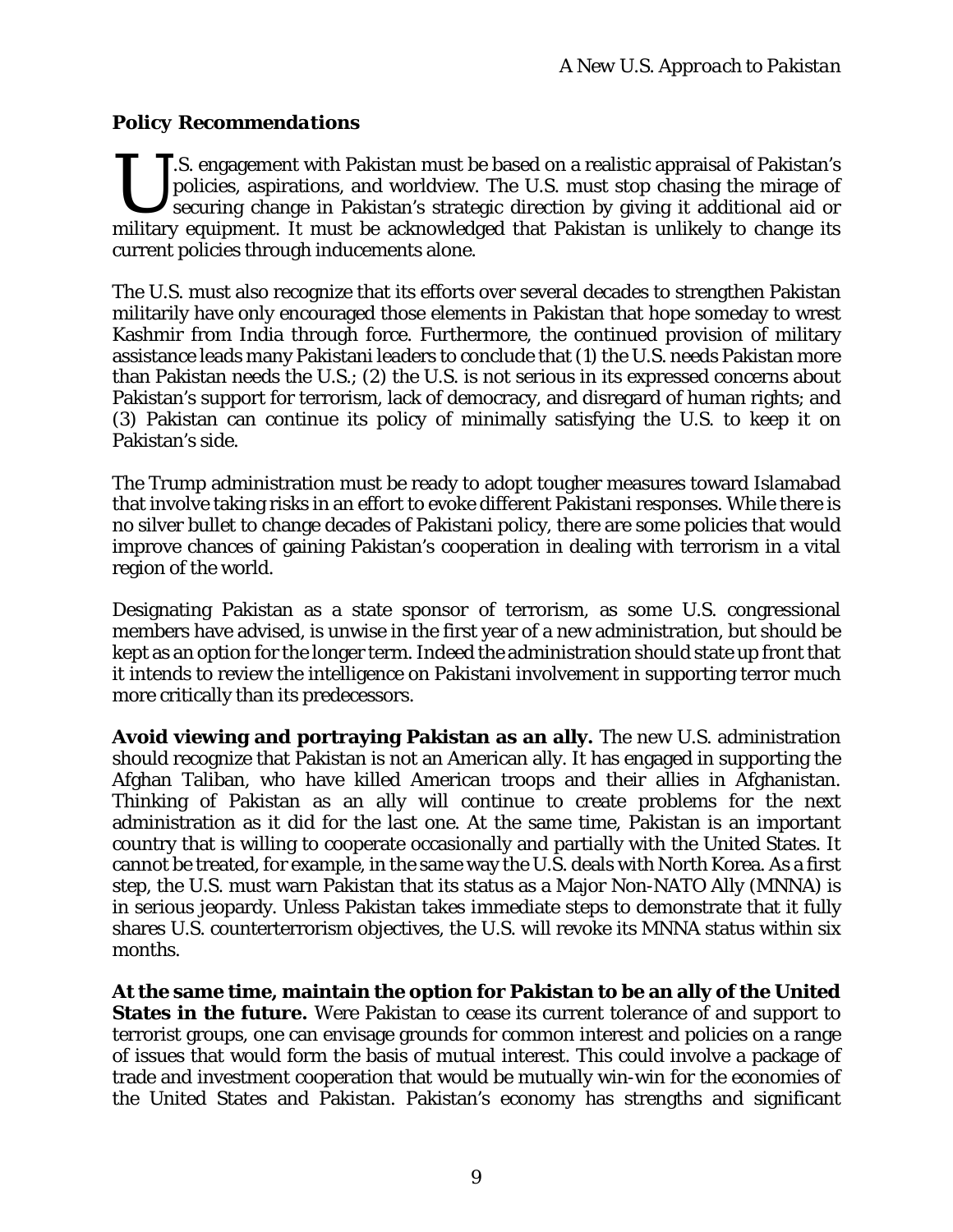potential, and a package that would include catalyzing U.S. private investment, joint activities between U.S. and Pakistani firms, and facilitating trade within the region through infrastructure development could be, if designed appropriately, a key building block of this alliance.

**Prioritize engagement with Pakistan's civilian leaders and continue humanitarian and social assistance programs that are administered by Pakistan's civilian authorities.** Rolling back the tide of extremism in Pakistan will be an enormous task and could take a generation, but once again there are some recent hopeful signs that the Pakistani civilian government under Prime Minister Sharif is trying to move the country in this direction. In March 2016 the Sharif government followed through with the execution of the assassin of Punjab Governor Salman Taseer, who was killed in 2011 because of his support for religious minorities and efforts to roll back controversial blasphemy laws. Prime Minister Sharif also recently re-named its National Center for Physics after a Nobel Prize-winning Pakistani physicist, Abdus Salam, a member of a minority sect of Islam that is considered heretic by hardline Islamists. These important first steps toward signaling a more moderate and tolerant course for Pakistani society must be recognized and encouraged by the international community. It is important, however, to monitor the overall trend and direction of Pakistani policy, given the track record of policy reversals.

Humanitarian and social aid should not be impacted by the counterterrorism issue since it is the military that controls policies toward terrorist groups. Programs such as International Military Education and Training (IMET) on the military side and the Fulbright Program as well as other exchange programs, on the civilian side, should be continued to build and maintain relationships with Pakistan's military and civilian elite.

**Work through diplomacy with other countries, especially China and Gulf Arab states that share U.S. concern about Pakistan's tolerance of terrorist organizations and individuals.** The U.S. must lead efforts, including at multilateral forums, to sanction Pakistani terrorist groups and individuals. In particular, Washington must seek to work more closely with China, which shares concerns about the presence of terrorist groups in the region and the threat they pose to the proposed China-Pakistan Economic Corridor (CPEC). While China will avoid steps that embarrass Pakistani leaders or that significantly skew the two countries' historically close ties, Beijing may be willing to work with Washington behind the scenes to press Pakistan to crack down on terrorists within its territory. Gulf Arab countries, too, must be encouraged to press Pakistan to change its direction.

The U.S. can also work with partners to emphasize the potential for Pakistan's international isolation as a consequence of Pakistan's own decisions and actions. Both history and recent events demonstrate that the Pakistan Government is deeply aware of and anxious about its international image. Threatening to damage that image in subtle or obvious ways will garner attention in Islamabad and Rawalpindi.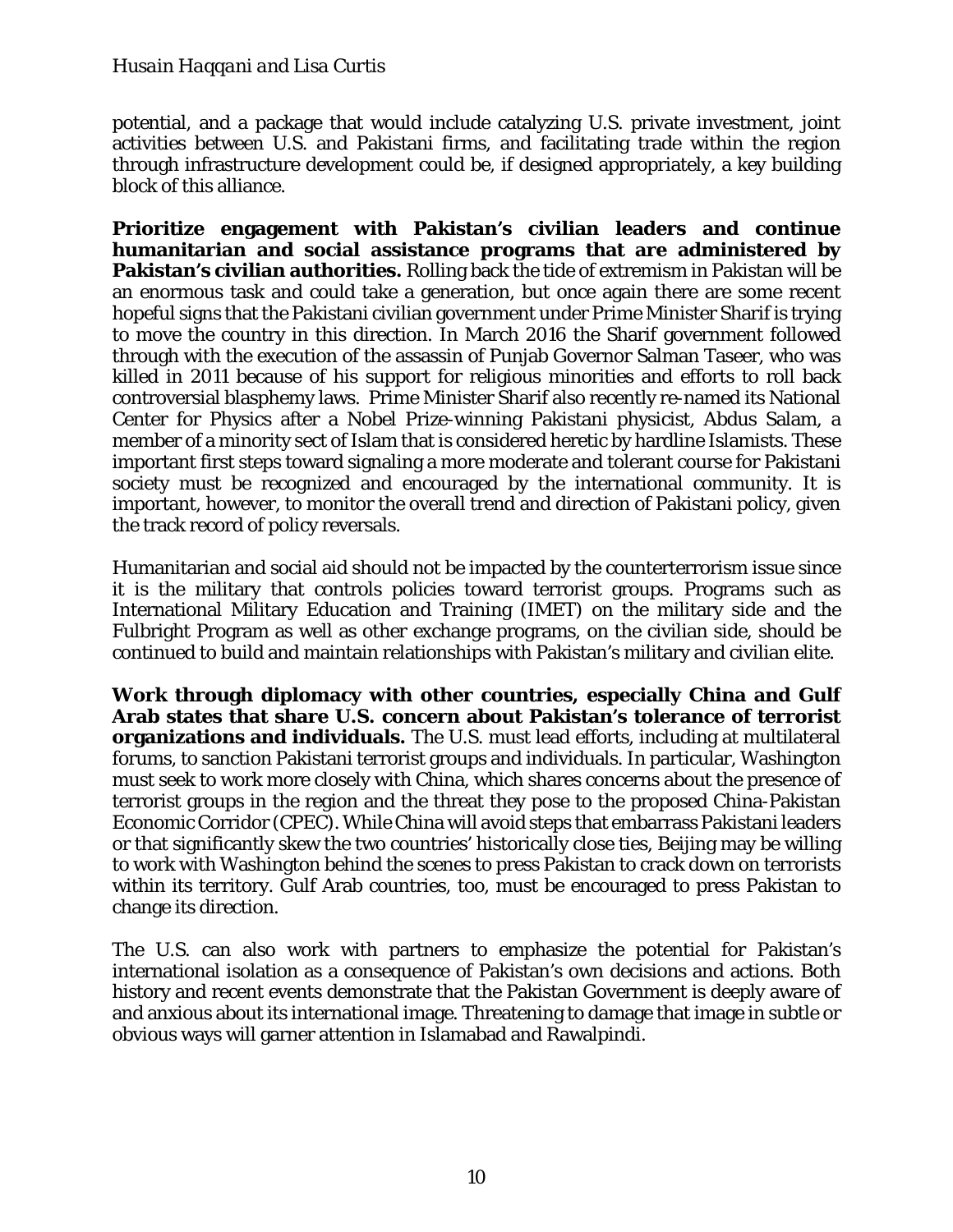**Enforce counterterrorism conditions on U.S. military aid and reimbursements to Pakistan.** Even though counterterrorism conditions on military aid have been in place for the last seven years, the Obama administration for several years used its national security waiver authority to bypass the legislative conditions. However, Congress over the last two years has included in the National Defense Authorization Act language that prohibits a portion of military reimbursement payments for Pakistan from falling under waiver authority. Thus, for the first time, this past summer the Obama administration withheld \$300 million in military reimbursements for Pakistan because of its failure to crack down on the Haqqani network. In addition Congress blocked U.S. Government funding for the transfer of additional F-16 aircraft to Islamabad for the same reason.

It no longer makes sense to waive the counterterrorism conditions on U.S. aid to Pakistan. The U.S. can and must better leverage U.S. military aid to encourage tougher policies against terrorists who operate from within Pakistan. While a grace period may have been merited for Pakistan seven years ago, it would be foolish to keep giving the Pakistanis a pass when it comes to taking action against terrorist groups that are directly undermining U.S. regional interests, not to mention killing U.S. soldiers in Afghanistan. Whereas U.S. government agencies were divided seven years ago over the nature and extent of Pakistan's support to the Afghan Taliban and other terrorist and extremist groups, today no one in the U.S. government disputes that Pakistan provides such support.

**Keep the option of using unilateral action (including drones) to target Taliban targets in Pakistan.** The Afghan Taliban safe havens in Quetta and elsewhere should no longer be safe. This does not require a campaign on the scale of that against al-Qaida from 2009-2012, but it should be more than the one-off attack against Taliban leader Mullah Akhtar Mansour in 2016.

**Lay out a sequence and timeline for specific actions Pakistan must take with regard to terrorists responsible for attacks outside Pakistan and link these steps to future U.S. military assistance.** An important benchmark should be for Pakistan to arrest and keep in jail known terrorist leaders. In April 2015, Pakistan released from jail the ringleader of the 2008 Mumbai attacks, Zakiur Rehman Lakhvi, a decision it should be asked to reverse. Other steps should involve closing down terror training camps and disrupting financing of terror activities. Additionally, the U.S. must demand that Pakistan stem infiltration of militants across the Line of Control (LoC) that divides Kashmir. Militant infiltration into Indian-controlled territory dropped considerably when former President Pervez Musharraf was in power, especially from 2004-2007, demonstrating Pakistan has the ability to turn off the taps when it chooses to do so.

**Present to Pakistan a list of calibrated actions for ending its support to the Afghan Taliban and the Haqqani Network, and make clear that failure to make substantial progress on these steps could eventually result in Pakistan's designation as a State Sponsor of Terrorism.** The U.S. must convey its expectation that Pakistan will take steps that end support to the Taliban, such as preventing Taliban leaders from living and meeting in Pakistan and curtailing export of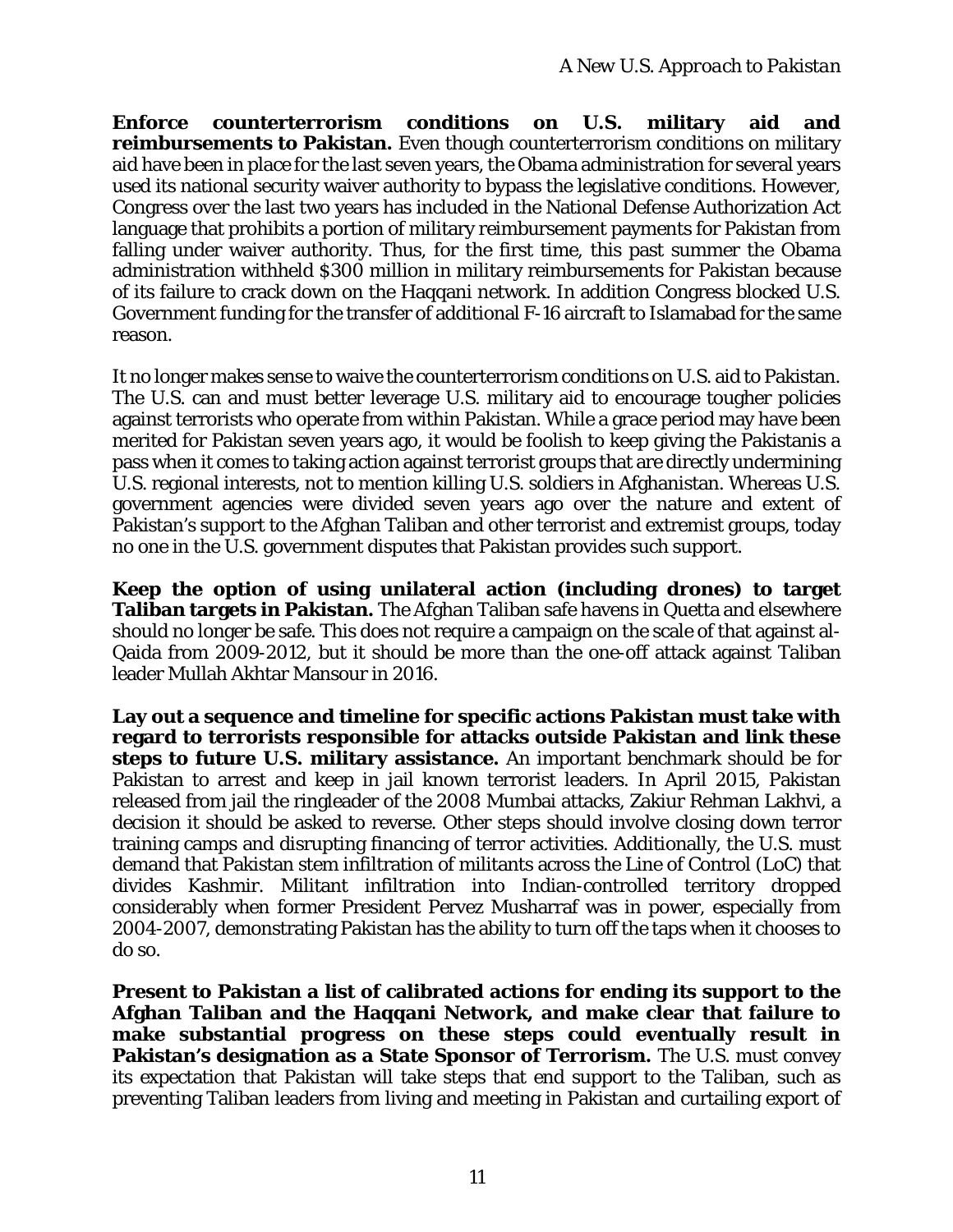arms, explosives, and ammunition to the Taliban in Afghanistan. The U.S. must also demand deportation of all Afghan Taliban leaders in accordance with Pakistan's declared policy of returning all Afghan refugees. In addition, Pakistan must invalidate all Pakistani ID cards, passports, and special passes for the Taliban to prevent them from easily passing through military checkpoints. Lastly, Islamabad must seize the financial assets and real estate holdings of all Afghan Taliban and Pakistani terrorist groups that support them.

If Pakistan does not make progress on the above steps, the U.S. should consider compiling a list of Pakistani military and Inter-Services Intelligence (ISI) officials, current and former, who are known to have facilitated acts of terrorism -- including supporting the Afghan Taliban and the Haqqani network) -- and barring them from travel to the U.S.

**Pursue Taliban reconciliation talks on a track separate from U.S. and NATO troop-level decisions and levy consequences on Pakistan if it poses obstacles to such peace efforts.** Washington should remain open to attempts to restart Taliban talks with the Afghan government, but should not plan its strategy around this long-shot scenario. It is likely the Taliban will try to convince the international community that they are willing to negotiate, in order to influence decision-making on troop levels in Afghanistan by the new Trump administration. Although Prime Minister Sharif's government has helped to bring Taliban leaders to the negotiating table, Pakistan's intelligence services at times also have played spoiler when it feared that Afghan Taliban interlocutors could not be trusted to represent Pakistan's interests. There should be consequences for Pakistan if it blocks realistic efforts to begin peace talks.

**Seek to avoid a complete breakdown in U.S.-Pakistan relations.** The U.S. cannot achieve its counterterrorism objectives in Pakistan so long as Islamabad tolerates those terrorist groups operating in Afghanistan and India. Yet it also is not in the U.S. interest to make an enemy out of Pakistan without fresh efforts to change Pakistani behavior.

Designating Pakistan a "State Sponsor of Terrorism" early in the Trump administration, as some in Congress have recommended, would preclude the U.S. from providing any kind of aid to Pakistan and would lead to an irreparable breach in the relationship. While Pakistan frequently does not behave like an ally, it does selectively cooperate with the U.S. If Pakistan's overall conduct does not change, however, the U.S. should be prepared to review whether Pakistan fits the criteria for designation as a "State Sponsor of Terrorism," in accordance with the graduated measures proposed above.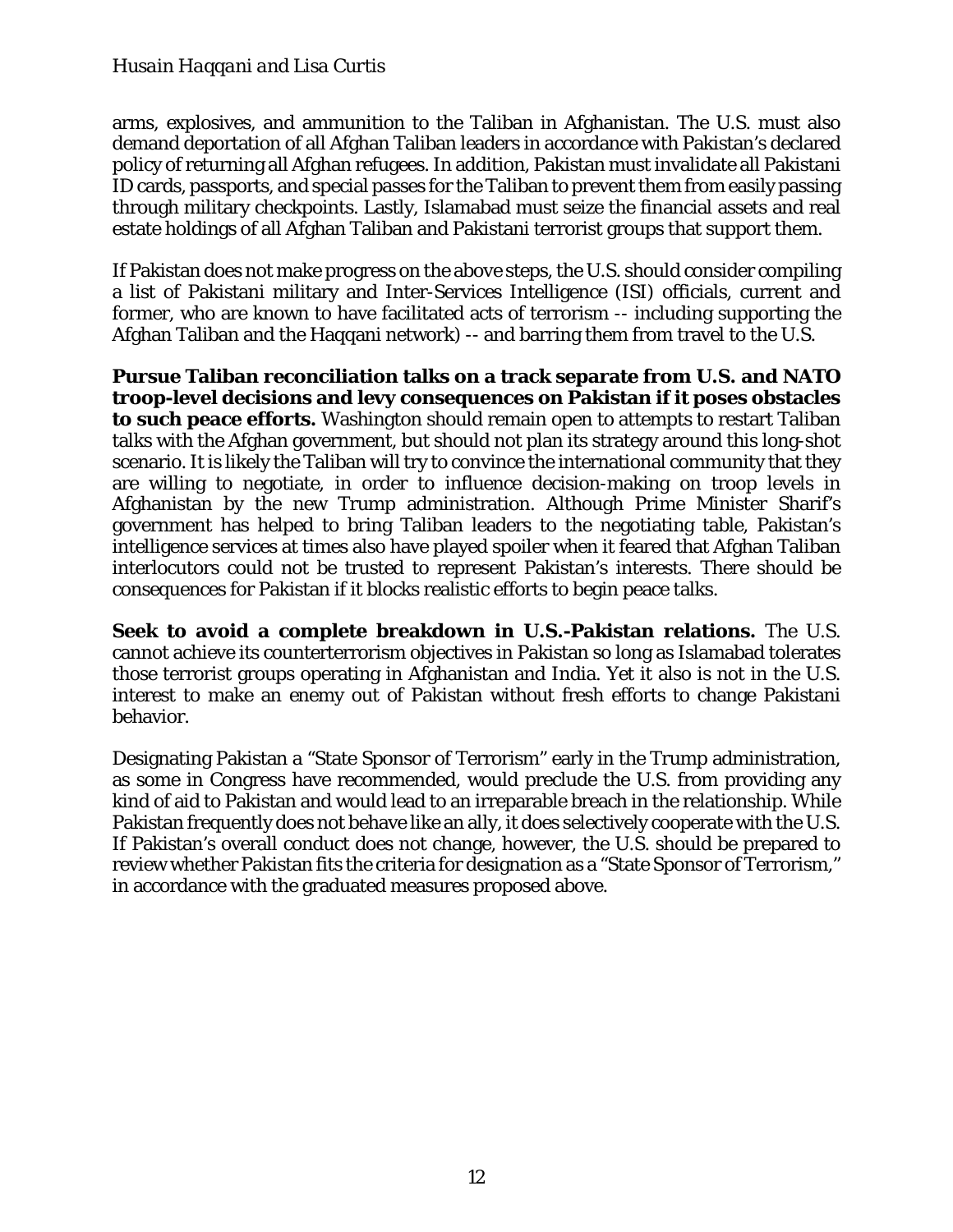#### *Conclusion*

fter 15 years of the U.S. pursuing engagement and providing significant aid to the country, Pakistan has not altered its support for certain terrorist groups. We have seen the limits of relying mainly on inducements to encourage greater cooperation. Moving forward, the U.S. should develop a framework for pragmatic engagement with Pakistan that includes normal trade ties, identifies and rewards areas of cooperation, and penalizes policies that undermine U.S. interests.  $\mathbf{A}$ 

A firmer U.S. commitment to remain engaged in helping Afghans achieve a stable and peaceful state and society is critical to motivating Pakistan to reassess the support it has given to the Taliban and its allies over these many years. The wavering level of commitment to Afghanistan by previous administrations, together with timelines for withdrawal based largely on U.S. domestic political considerations, has undoubtedly contributed to Pakistan's hedging its bets in Afghanistan by supporting the Taliban and its allies.

With India-Pakistan tensions also on the rise, the Trump administration must formulate a new policy approach toward Pakistan quickly. Both Indian and Pakistani officials have ratcheted up their rhetoric toward the other in recent weeks, and neither shows much interest in reviving dialogue. Another major terrorist attack in India conducted by Pakistan-based militants could precipitate a wider conflict that has the potential of going nuclear.

After years of restraint in the face of Pakistani terrorist provocations, the Modi government has laid down a new marker that it will not stand by in the face of such attacks. India's September 28-29 cross-LoC (Line of Control) strikes against terrorist bases on Pakistani territory were welcomed as a catharsis by the Indian public, whose frustration with Pakistan had reached a tipping point.

The new U.S. administration must be prepared for the possibility of an escalation in India-Pakistan tensions and plan ahead for how it would intervene to defuse any potential military crisis between the nuclear-armed rivals. It would be helpful for Trump administration officials to examine the U.S. role in helping to defuse past India-Pakistan crises, like the 1999 Kargil border conflict and the 2001-2002 India-Pakistan military stand-off. In both cases, the U.S. took a firm stance against Pakistani support for anti-India militant groups and resisted Pakistani calls for the U.S. to play a mediator role in Kashmir. In this way, the U.S. sent a clear signal that it held Islamabad responsible for the escalating regional tensions.

With decreasing U.S. military aid to Pakistan, Pakistani leaders will seek to strengthen ties to traditional allies like China and Saudi Arabia and also explore new partnerships as with Russia. Fortunately, these nations share the U.S. goal of containing terrorism in the region and preventing India-Pakistan hostilities and may be cooperative with the U.S., especially in crisis circumstances. In any case, Washington's policy should not be constrained by fear that other countries will displace the U.S. role in Pakistan.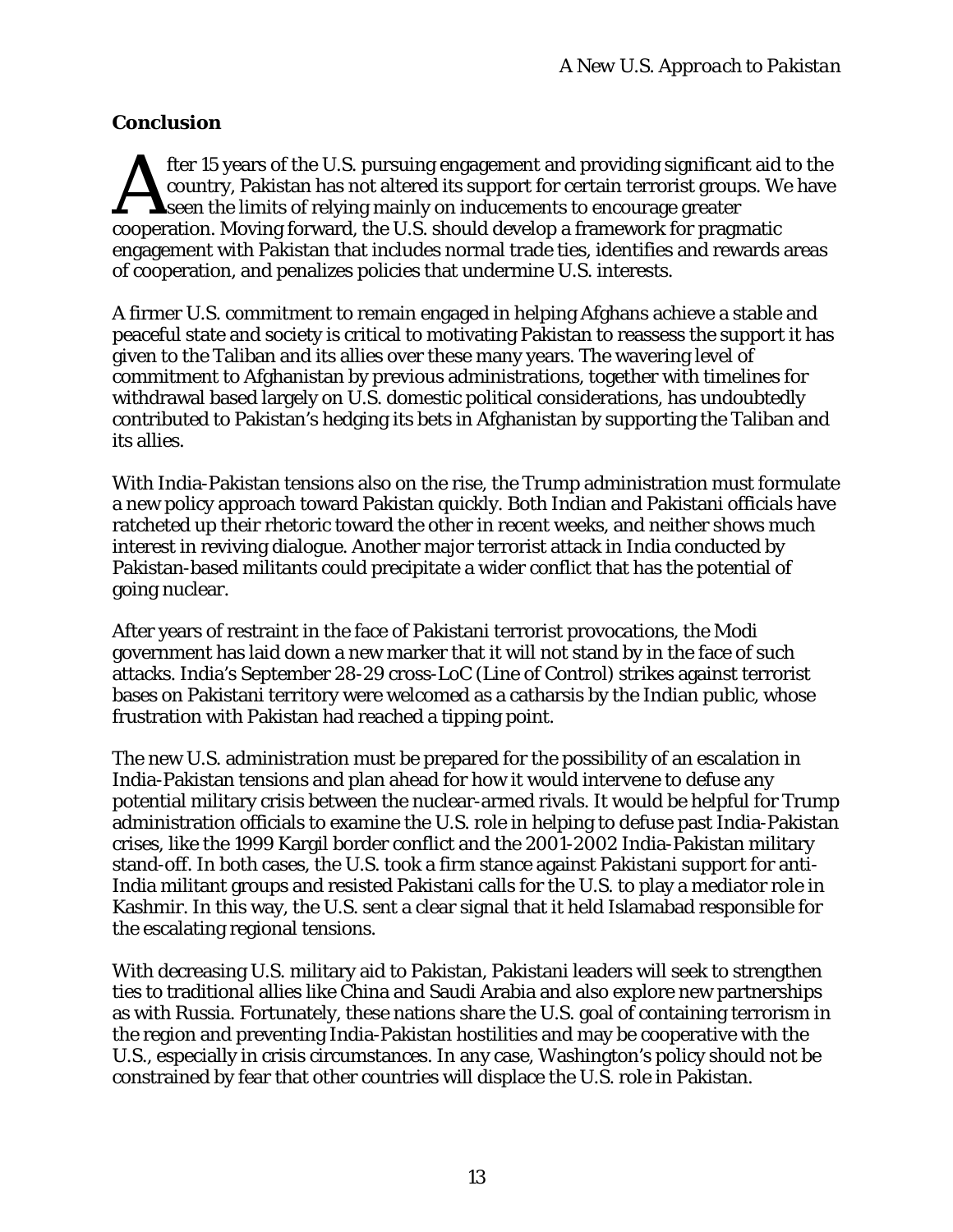For too long, the U.S. has given Pakistan a pass on its support for some terrorist groups based in Pakistan, including those used against India. The U.S. squandered a valuable opportunity in the aftermath of 9/11 and the 2001-2002 India-Pakistani military crisis to alter the Pakistani military's fundamental calculations on the use of terrorism for foreign policy ends. Pakistan has long insisted that it is unable to meet U.S. counterterrorism demands in any but the long term. Pakistani officials have privately argued that local terrorist groups such as Jaish-e-Muhammad or Lashkar-e-Taiba are too powerful and pervasive for the military establishment to challenge now. The U.S. should no longer settle for Pakistan's excuses for delaying a full-throttle crackdown on these terrorist groups and should instead hold Pakistan accountable for the activities of all terrorist groups on its soil.

The U.S. should no longer sacrifice its anti-terrorism principles in the region for the sake of pursuing an "even-handed" South Asia policy, but rather should levy costs on Pakistan for policies that help perpetuate terrorism in the region. In particular, U.S. officials must break the habit of trying to balance policies toward India and Pakistan and should instead pursue shared mutual interests with each. At the same time, the U.S. should be modest about its ability to bridge what divides India and Pakistan.

Convincing Pakistan to give up its terrorist proxies may require a basic change in Islamabad's regional security calculus. This is indeed a tall order that may in the end fail. But given the stakes for the global fight against terrorism and regional conflict, it is a goal well worth the new administration's pursuing.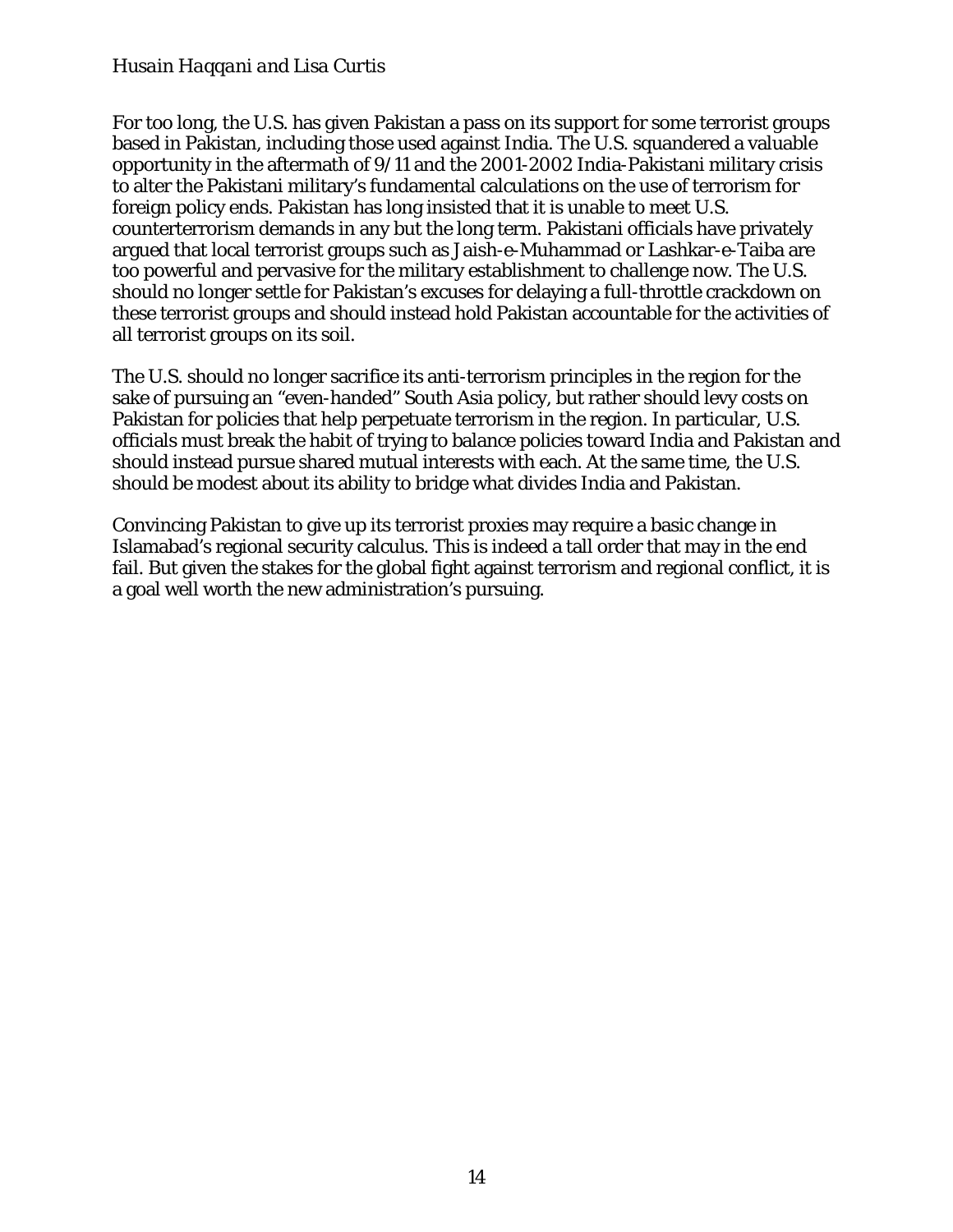#### *Acknowledgements*

#### *Working Group Participants and Consultants*

Lisa Curtis, Senior Research Fellow, Asian Studies Center, The Heritage Foundation; Christine Fair Ph.D., Associate Professor, Security Studies Program, Georgetown University; Col (retd) John Gill, Professor, National Defense University; Anish Goel, Ph.D., Senior South Asia Fellow, New America; Husain Haqqani, Director South & Central Asia, Hudson Institute; Polly Nayak, Independent Consultant; Aparna Pande, Ph.D., Fellow, Hudson Institute; Bruce Riedel, Senior Fellow and Director of the Intelligence Project at Brookings Institution; David S. Sedney, Senior Associate (nonresident), International Security Program, Center for Strategic and International Studies; and Dr. Marvin Weinbaum, Scholar-in-Residence, Middle East Institute.

#### *List of signatories*

Lisa Curtis, Senior Research Fellow, Asian Studies Center, The Heritage Foundation; Christine Fair Ph.D., Associate Professor, Security Studies Program, Georgetown University; Husain Haqqani, Director South & Central Asia, Hudson Institute; Polly Nayak, Independent Consultant; Aparna Pande, Ph.D., Fellow, Hudson Institute; and Bruce Riedel, Senior Fellow and Director of the Intelligence Project at Brookings Institution.

(Note: Individuals have signed on to this report in their individual capacities. Listing of organizational affiliations are for identification purposes only and do not represent organizational endorsement of the findings in the report.)